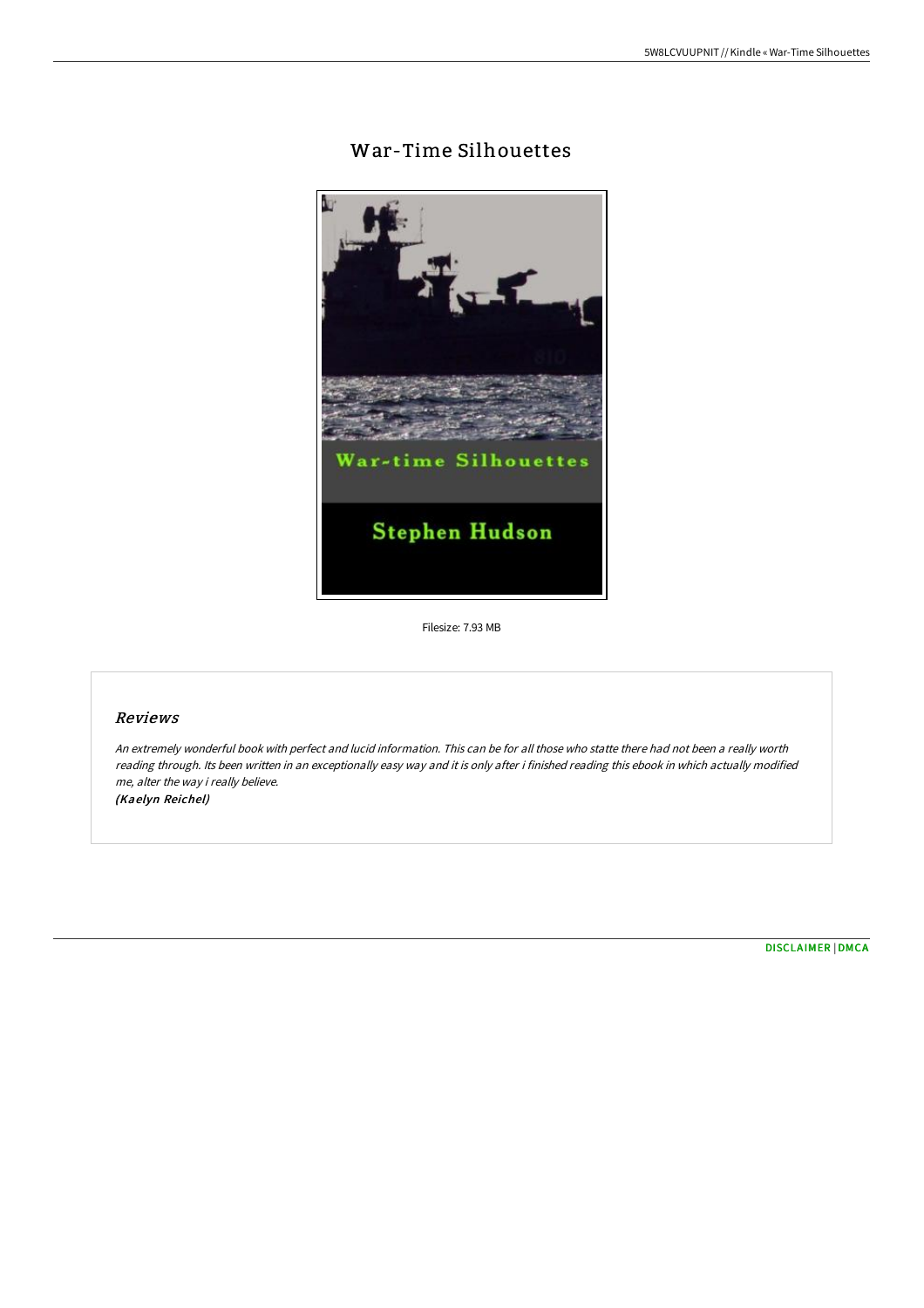# WAR-TIME SILHOUETTES



Createspace, United States, 2015. Paperback. Book Condition: New. 254 x 178 mm. Language: English . Brand New Book \*\*\*\*\* Print on Demand \*\*\*\*\*.Stephen Hudson (1868 - 29 October 1944) is a pseudonym of the British novelist and translator Sydney Schiff, whose work was published in the 1910s, 20s, and 30s. With a substantial income from his commercially successful family, Schiff was a patron of the arts, with friendships in the musical, artistic and literary circles of England and France. Schiff was born in London, the illegitimate child of Alfred George Schiff (c.1840-1908), a stockbroker, and Caroline Mary Ann Eliza Cavell, nee Scates (1842-c.1896). The precise date of his birth is unknown, although his family celebrated his birthday on 12 December. After schooling at Wellington College he worked in Canada and the USA, where he met Marion Canine, whom he married in 1889. The marriage was unsuccessful and ended in separation and eventually (1911) divorce. With a substantial income from his wealthy family, Schiff turned to patronage of the arts and to writing fiction. He published his first novel, Concessions (1913) under his own name, but for his later books he took the pen name Stephen Hudson. In 1911 he married for the second time. His second wife was Violet Zillah Beddington (1874-1962). She had earlier (1896) been wooed unsuccessfully by the composer Arthur Sullivan, and Hudson used elements of that relationship in his 1925 novel Myrtle. Schiff divided his time mostly between London and the south of France. He was the host at a celebrated party in Paris on 18 May 1922, when Marcel Proust met James Joyce (without the slightest rapport); other guests included Sergei Diaghilev, Igor Stravinsky and Pablo Picasso. The occasion was the first night of Stravinsky s Renard. Schiff tried unsuccessfully to get Picasso to paint...

 $\begin{tabular}{|c|c|} \hline \quad \quad & \quad \quad & \quad \quad \\ \hline \end{tabular}$ Read War-Time [Silhouettes](http://techno-pub.tech/war-time-silhouettes-paperback.html) Online  $\overline{\mathbf{P}^{\text{RF}}}$ Download PDF War-Time [Silhouettes](http://techno-pub.tech/war-time-silhouettes-paperback.html)